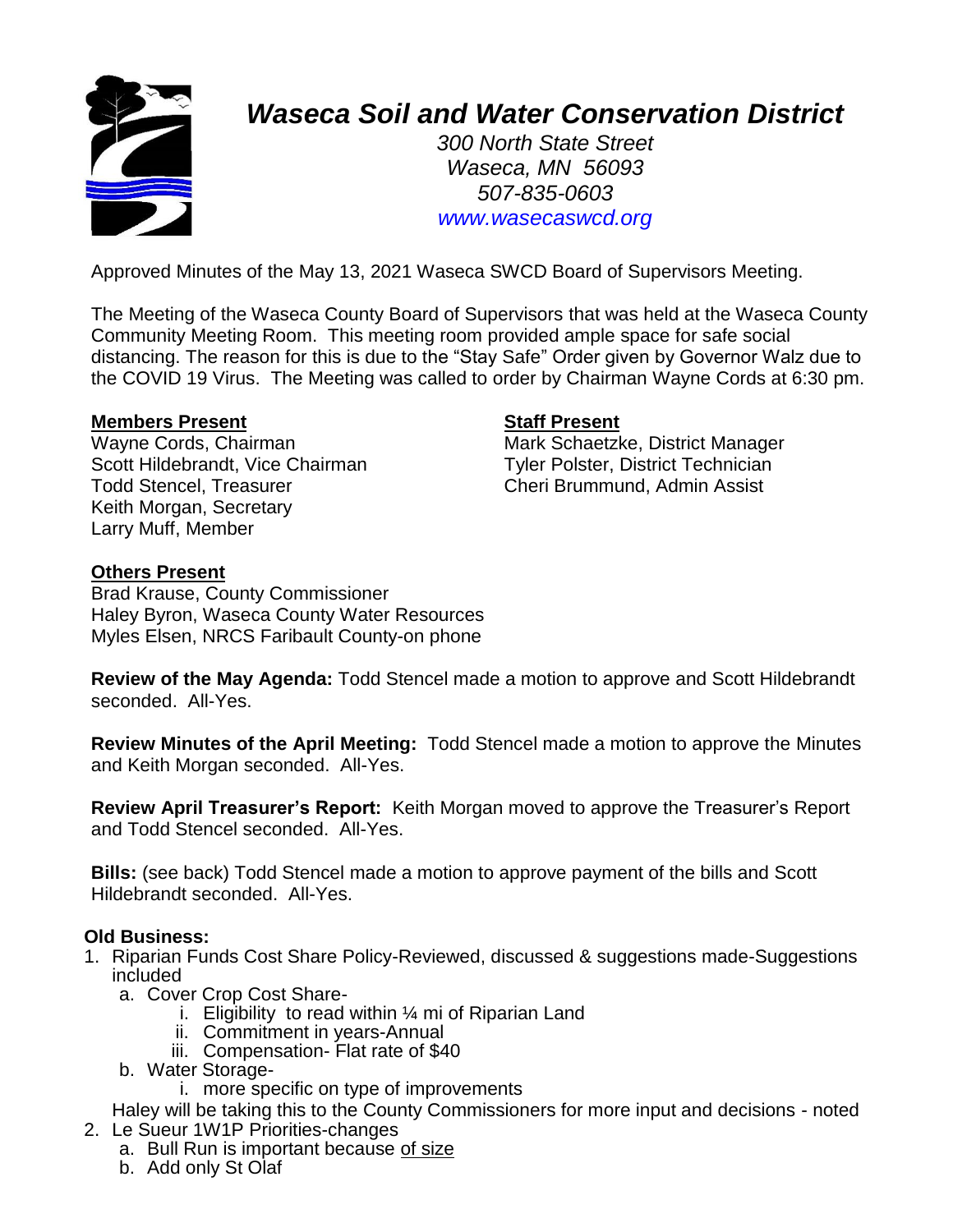Scott Hildebrandt made a motion to approve with suggested changes and Todd Stencel seconded. All-Yes.

3. Other-None

# **New Business:**

- 1. 2022 Budget-3 variations were suggested, Todd Stencel made a motion to go with the #3 proposed budget with 0% increase from the County and an amount to go for practices depending on outcome through legislature, Should the Legislature not approve the current expectations then the SWCD Finance Committee will make decision of whether or not to go with option #1. Keith Morgan seconded. All-Yes.
- 2. WCA temporary administrative services agreement with Waseca County-Todd Stencel made a motion to approve the temporary service agreement and Scott Hildebrandt seconded. All-Yes.
- 3. Call for Resolutions-MASWCD-Resolutions must be submitted by July 21. Tabled to next meeting.
- 4. FY21 Technical Assistance Option for State Cost Share Grant-Todd Stencel made a motion to approve and Scott Hildebrandt seconded. All-Yes.
- 5. CREP Outreach and Implementation Request-Todd Stencel made a motion to approve and Keith Morgan seconded. All-Yes.
- 6. RIM WO#81-19-W001 Bentley \$2000- Todd Stencel made a motion to approve and Keith Morgan seconded. All-Yes.
- 7. RIM WO#81-19-W002 Groh \$2000- Todd Stencel made a motion to approve and Keith Morgan seconded. All-Yes.
- 8. RIM WO#81-19-W802 Meyer \$500- Todd Stencel made a motion to approve and Keith Morgan seconded. All-Yes.
- 9. GBERBA Contract #319-TMDL-81-16 Scott Gossman-CC total cost \$7268-CS Cost \$3634- Keith Morgan made a motion to approve and Scott Hildebrandt seconded. All-Yes.
- 10.2021 Outstanding Conservation Candidates-3 more names were added. Board will call the office if they think of more names before the next meeting. Vote will be next meeting.
- 11.LWG Meeting Information and Topics-Priorities for meeting were discussed and rated. Myles Elsen, NRCS will be working with Ciara Ahrens, NRCS will be putting together a presentation on the Resource Concerns. This will be presented at the LWG Meeting next month.
- 12.MOSH Soil Health Demonstration-Mark Schaetzke reported that the MOSH Funding has been accepted. It will be a total of \$8000.00 for a 3 year study with Landowner Jason Norton on 4 plots in 3 fields.-noted
- 13.Pheasants Forever Sponsorship-Sponsorship is \$75.00 this year. Scott Hildebrandt made a motion to approve sponsorship amount of \$75.00 and Todd Stencel seconded. All-Yes.
- 14.Area VI Dues \$400-Todd Stencel made a motion to approve and Larry Muff seconded. All-Yes.
- 15.2021 Fair Booth-a decision was made not to have a booth this year but to just have the rain simulator if available. Cheri Brummund will check with the Fair Board Personnel to see if a space would be available.
- 16.2021 Fair Ribbons for Conservation Practices-we gave 9 away 2 years ago-still have some left-ok to give ribbons-noted
- 17.Coloring Books-for schools and Pens for giveaways-Scott Hildebrandt made a motion to have Cheri Brummund order coloring books and pens, Keith Morgan seconded. All-Yes.
- 18.Other-None

# **Supervisor/Meeting Reports:**

1. Todd Stencel reported that he attended the Le Sueur 1W1P meeting.

# **Agency Reports/Commissioners:**

- 1. Myles Elsen, NRCS, reported on EQIP Projects totaling 4 for Waseca County (2 Cover Crop & 1 Basin and 1 Waterway) He also spoke of CSP Starting.
- 2. Haley Byron, Waseca County Water Resources reported on Water Sampling started and also that she has hired 2 Watercraft Inspectors (1 for Reeds and 1 for Clear Lake)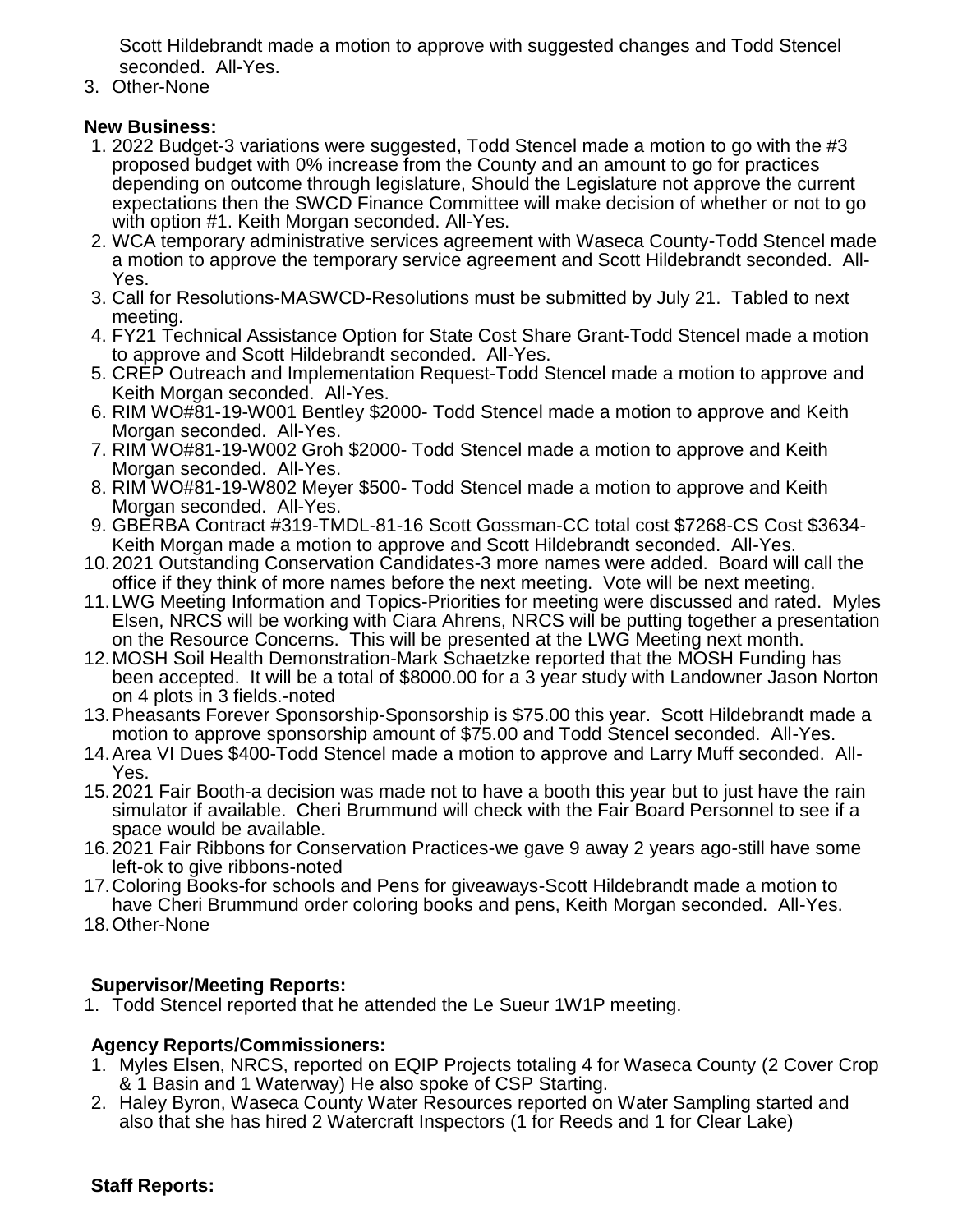- 1. Cheri Brummund reported that she has been getting things ready for easement inspections and the pricing for pens/books. Also working on 4-H/Extension calls and walk ins when needed.
- 2. Mark Schaetzke went through the items on his report, attached to the minutes. He also mentioned that the Waseca SWCD was mentioned BWSR May Snapshots and Tyler Polster was pictured in the MASWCD News.
- 3. Tyler Polster reported that he had finished with trees, with all orders picked up and that sales had increased from last year. Water monitoring equipment is in place and reporting has started. He has also been working on a couple WCA Projects also.

### **Adjourn:**

Todd Stencel made a motion to adjourn the meeting and Larry Muff seconded. All-Yes. The meeting was adjourned at 8:26 pm by Board Chairman, Wayne Cords.

# **Next Board Meeting: Thursday, June 10, 2021 at 6:30 pm.**

#### **Upcoming events:**

May 14- 1 pm GBERBA Policy Meeting May 28- 8:30 am Le Sueur Policy Meeting June 10- 6:00 pm LWG (prior to our Board Meeting)

#### **May Bills:**

| <b>First National Bank</b> | Tyler-Cheri-Mark H S A<br>$(5283.33$ ea) |                                            | \$ | 849.99    |
|----------------------------|------------------------------------------|--------------------------------------------|----|-----------|
| Sportsman Stop             | <b>Truck Gas</b>                         |                                            | \$ | 78.47     |
| Schumacher's               | Inv # INV8234                            | <b>Trees</b>                               |    | 6,519.50  |
| Wolcyn                     | Inv#31022                                | <b>Trees</b>                               | \$ | 8,455.35  |
| <b>Steele County SWCDS</b> | Inv#2021-T-37                            | <b>Trees</b>                               | \$ | 361.75    |
| Lincoln Oaks               | Inv#2850                                 | <b>Trees</b>                               | \$ | 752.08    |
| <b>Tyler Polster</b>       | Voucher #2021 TP1                        | \$55.86 Tree Supplies &<br>\$20.72 Mileage | \$ | 76.58     |
| <b>Bomgaars</b>            | 16.07-Trees 9.10-RIM                     |                                            | \$ | 25.17     |
| Mark Schaetzke             | Voucher #2021 MS-1                       | ATV repairs                                | \$ | 98.55     |
|                            |                                          |                                            | S. | 17,217.44 |